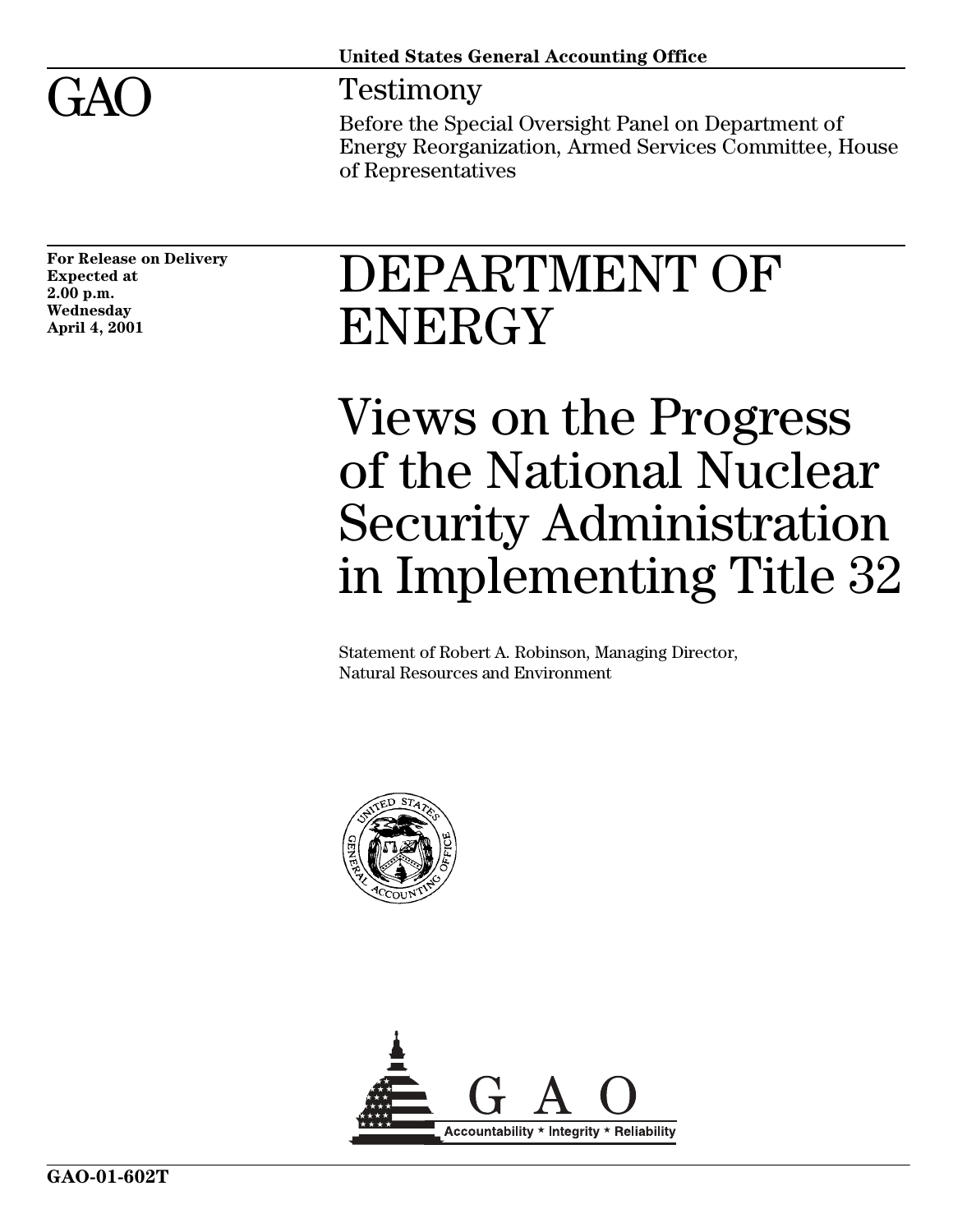### Mr. Chairman and Members of the Special Panel:

We are pleased to be here today to provide our observations on the progress the National Nuclear Security Administration (NNSA) has made in implementing Title 32 of the National Defense Authorization Act for Fiscal Year 2000 (P.L. No. 106-65). As the Panel is well aware, Title 32 established NNSA as a semiautonomous agency within DOE with responsibility for the nation's nuclear weapons, nonproliferation, and naval reactors programs. NNSA was created to correct long-standing and widely recognized management problems at DOE, which had been underscored by significant cost overruns on major projects and security problems at the national laboratories.

As you will recall, when we testified before the Panel last March, we were concerned that DOE's approach to establishing NNSA had simply transferred many of DOE's historic shortcomings to the new agency. $^{\rm 1}$  These shortcomings included DOE officials contemporaneously serving in NNSA and DOE positions (so called "dual-hatting"), unclear lines of authority, a confusing field structure, and "business-as-usual" approaches to planning, programming, and budgeting, and personnel issues. Frankly, it was clear that NNSA had not gotten off to the best possible start. Since that time, at the Panel's request, we have been monitoring NNSA's progress in implementing key components of Title 32, including its reorganization efforts; integrated planning, programming and budgeting improvements; and use of NNSA's personnel authority.

We are pleased to report that NNSA has begun to move in the right direction. The agency is making progress in implementing changes to its organization; planning, programming, and budgeting functions; and use of personnel authority. However, it may be several months before we see real, tangible evidence of these changes. And it may be several years before these changes are fully implemented and can be definitively assessed. In this connection, much important work remains to be done in

Establishing an organization that clearly defines the roles and responsibilities of headquarters and field staff; moves program management officials as close to the action as possible, and establishes clear lines of authority between NNSA and its contractors;

Implementing an integrated planning, programming, and budgeting system that can deliver information to decision makers and the Congress in time for the 2003 budget deliberations; and

Overcoming obstacles to using NNSA's Excepted Service authority so that it can attract and retain the technical personnel needed to effectively oversee its diverse operations.

NNSA's performance in addressing these three sets of challenges will go a long way toward determining whether it will be successful in correcting DOE's long-standing management problems. After a brief overview of the factors that led to the creation of

 $\frac{1}{1}$  $^1$  See Department of Energy: Views on DOE's Plan to Establish the National Nuclear Security Administration (GAO/T-RCED-00-113, Mar. 2, 2000).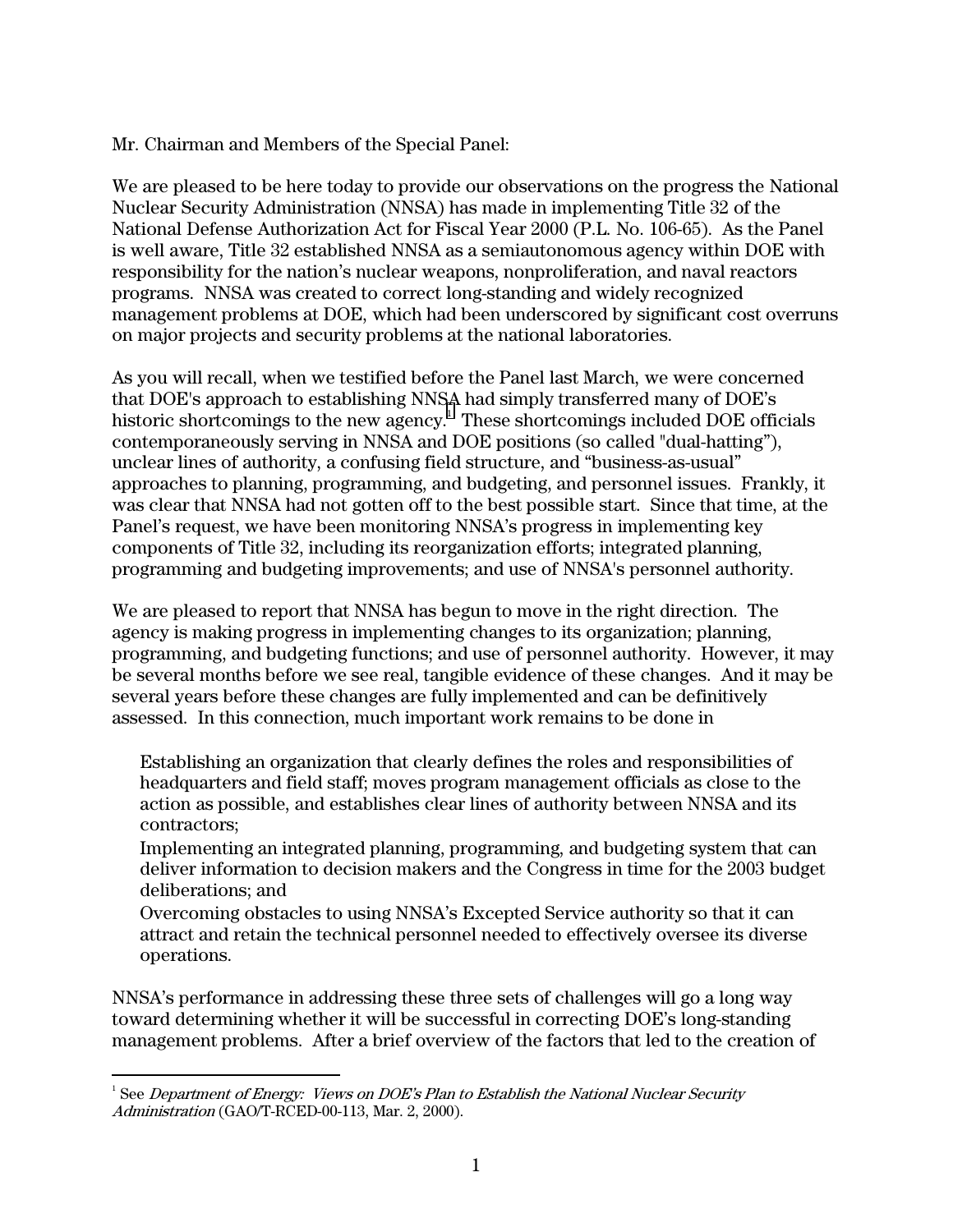NNSA, we will discuss each major management area in more detail, including the underlying problems to be addressed, the changes NNSA has made, and the challenges ahead.

# **Background**

Since its creation in 1977, DOE has conducted technically complex activities at its facilities across the country. These activities include developing, producing, and maintaining nuclear weapons; preventing the proliferation of weapons of mass destruction, and designing, building and maintaining naval nuclear propulsion systems. However, in conducting these activities, DOE has historically been plagued by organizational and managerial problems that have resulted in significant cost overruns and schedule delays on major projects, as well as the failure to complete and operate some of those projects. These problems continue, as the recent cost overrun of over \$1 billion and schedule delays with the National Ignition Facility demonstrate. There have also been a number of security concerns at DOE facilities.

Ultimately, the Congress concluded that DOE, as configured at the time, could not be counted on to correct these organizational and managerial problems. Accordingly, in Title 32 of the National Defense Authorization Act for Fiscal Year 2000, the Congress created a new semiautonomous agency within DOE—the National Nuclear Security Administration. As required by the act, DOE issued an Implementation Plan for the creation of NNSA in January 2000. The Implementation Plan called for three program offices within NNSA, support offices, and a field office organization. In the Panel's view, DOE's plan, as originally crafted, was not in keeping with the intent of Title 32. As a result, the fiscal year 2001 National Defense Authorization Act (P.L. No. 106-398) amended Title 32 to require, among other things, additional information on NNSA's organization, planning, programming, and budgeting.

NNSA's first Administrator, General John A. Gordon, was sworn in on June 28, 2000. Since the Administrator's appointment, NNSA has undertaken a number of actions to comply with Title 32, including announcing a proposed headquarters restructuring effort, with a field restructuring proposal to be announced in May 2001; undertaking the development of a formal Planning, Programming, and Budgeting System (PPBS), including developing a Future Years Nuclear Security Program plan; and drafting a proposal to use NNSA's Excepted Service personnel authority.

### **NNSA's Reorganization Holds Promise, but Important Challenges Remain**

NNSA was established, in part, to correct the confused lines of authority and responsibility within DOE's nuclear weapons complex that contributed to a wide variety of problems, such as cost overruns and schedule slippage on large projects, as well as security lapses. Past advisory groups, internal DOE studies and GAO have reported over the years on DOE's dysfunctional organizational structure. In particular, in December 2000, we concluded a comprehensive study of the management of the Office of Defense Programs, which makes up over 70 percent of the NNSA. We found that the Office of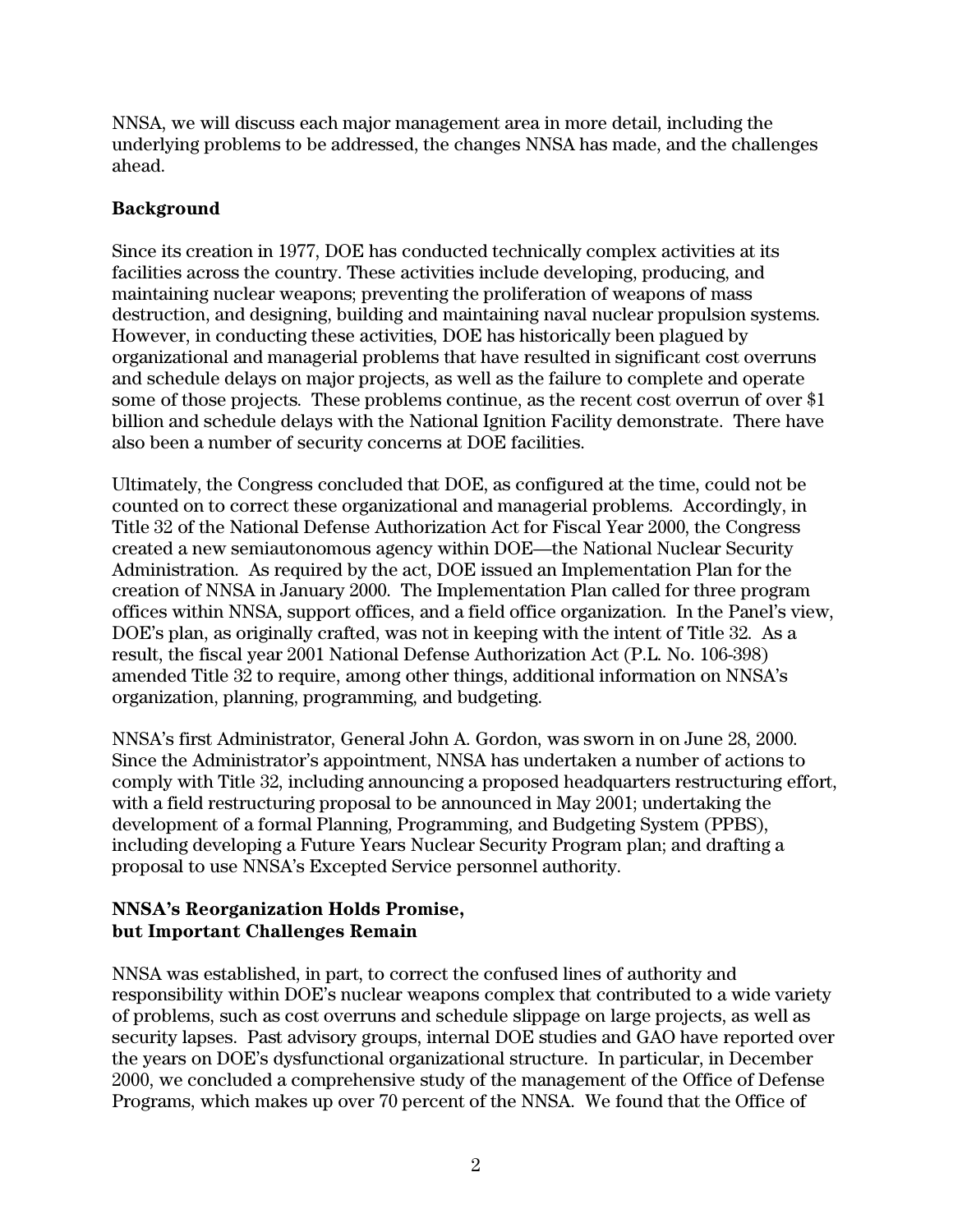Defense Programs did not have a clear organizational structure or, until recently, formal control over all of the sites performing its work. In addition, we found that the Office was fragmented at the headquarters level and, more importantly, that the division of roles and responsibilities between headquarters and the field was unclear. This situation made it difficult for the program to be managed as an integrated whole and for managers to make decisions about balancing competing resource priorities.

As I noted earlier, to bring a fresher, more independent approach to these kinds of issues, the Congress established NNSA as a semiautonomous agency within, although distinct from, DOE. While it did not specify exactly how NNSA was to be organized, the act did establish certain positions, including the Administrator; Deputy Administrators for Defense Programs, Nuclear Nonproliferation, and Naval Reactors; and a General Counsel. It also established certain offices, including counterintelligence and nuclear security. The act laid out chains of command in both DOE and NNSA that would insulate NNSA from DOE decision making, except at the level of the NNSA Administrator. This is because the Administrator is under the immediate authority of the Secretary. Initially, however, the previous Secretary of Energy chose to fill numerous key NNSA positions with DOE officials—thus, these officials had both DOE and NNSA responsibilities and were dubbed "dual-hatted." This practice caused considerable concern on this Panel and with others, including GAO, that NNSA might not be able to function with the independence envisioned in the NNSA Act.

Following this rocky start, I am pleased to report that progress is being made in the area of establishing a better-organized NNSA. The practice of dual-hatting has been eliminated, providing NNSA with the opportunity to exercise a more independent role in managing its programs. Just as importantly, NNSA has recently proposed reorganizing its headquarters operations. In announcing the reorganization, NNSA set as its goals establishing clear and direct lines of communications for laboratory directors and plant managers, clarifying the roles and responsibilities of NNSA headquarters and field offices, and integrating and balancing priorities across NNSA's missions and infrastructure. To achieve these goals, the Administrator is proposing to establish an Associate Administrator for Management and Administration and an Associate Administrator for Facilities and Operations. He is also proposing to establish, through legislative change, the position of Principal Deputy Administrator to assist him. The Principal Deputy Administrator; Associate Administrators; and the Deputy Administrators for Defense Programs, Nonproliferation, and Naval Reactors would serve on a management council with the Administrator and his staff to make integrated decisions for the entire NNSA. The reorganization also established the other offices required by Title 32, such as the Office of Defense Nuclear Counterintelligence. Currently, only a broad outline of the major functions of these new offices have been defined.

This structure holds significant promise for addressing the long-standing deficiencies we and others have identified, in particular because it can reduce the fragmentation at the headquarters level and can allow for integrated decision making across NNSA's disparate parts. However, the new structure does not yet realize all of NNSA's goals because it leaves several major organizational deficiencies unaddressed. Specifically, the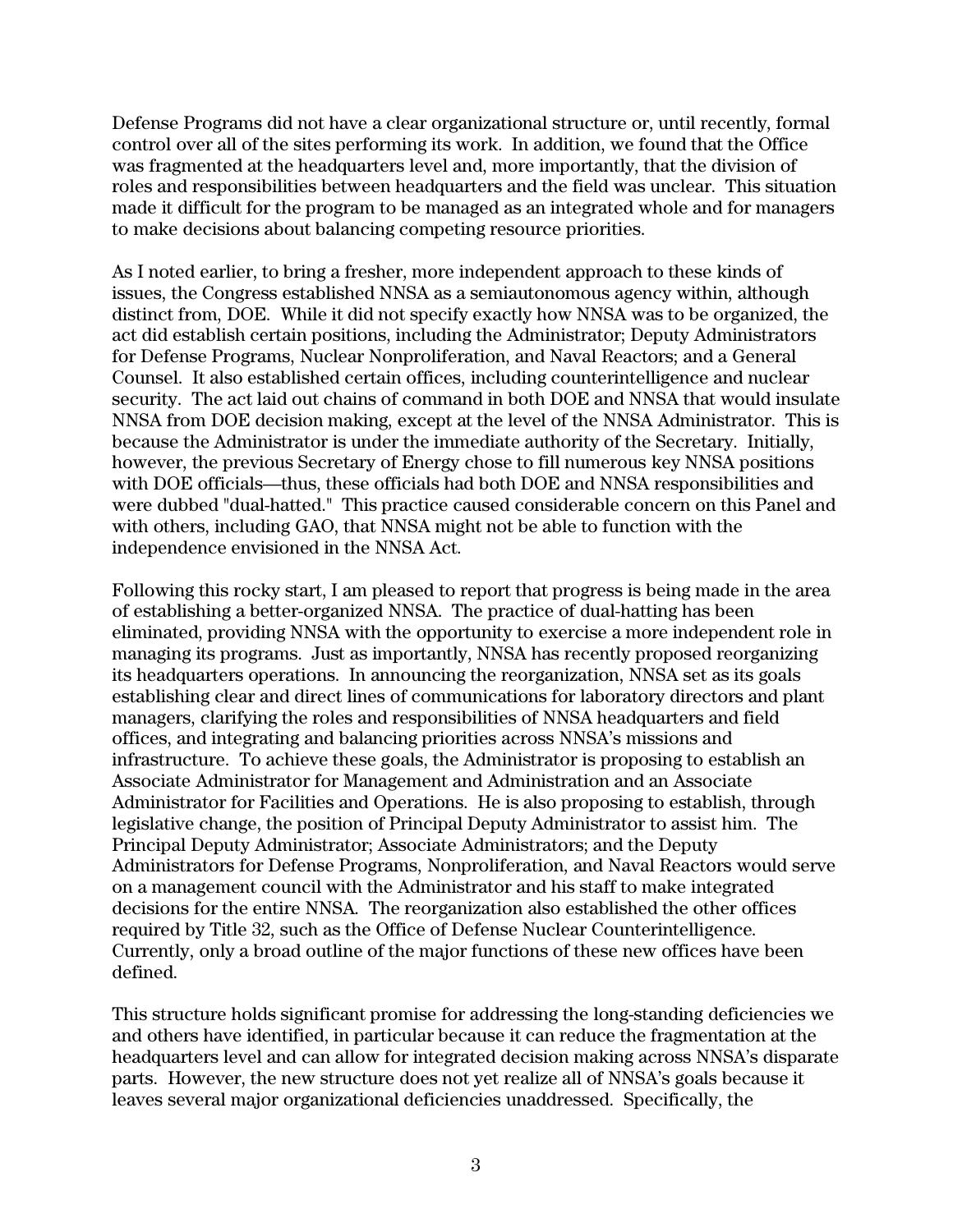reorganization does not address clearly define the roles and responsibilities of each of the headquarters offices. It also does not address the critical issue of the relationship between NNSA headquarters and its field offices and whether headquarters or field officials will direct and oversee NNSA's contractors. Finally, it does not directly address the relationships between NNSA and DOE, in such areas as whether final decisions on NNSA personnel appointments will be made by the Administrator or the Secretary. NNSA officials recognize these weaknesses. They have promised to resolve these issues in an implementation plan they will submit to the Congress by May 1, 2001, and to complete the reorganization by October 1, 2001. However, NNSA officials have told us that they are concerned about their ability to address all of the difficult issues that will need resolution before these deadlines—a concern we share.

Creating a new organization will constitute a major cultural change for all of the components of NNSA—a change that has occurred very infrequently. For example, the headquarters/field relationships for much of the Office of Defense Programs were last officially defined in 1968. Numerous attempts to update these relationships have been unsuccessful. Moreover, the Office of Naval Reactors is a unique joint Department of Defense (DOD)-DOE operation that has enjoyed an independence of operation within DOE since its creation by Admiral Rickover. In order to effectively reorganize and achieve the goals the Administrator has set for the organization, NNSA will have to (1) clearly understand the existing roles of its disparate program offices, (2) identify opportunities to reduce duplication and achieve efficiencies both in headquarters and in the field, and (3) ensure that the right people are in the right places by hiring or moving them to their new organizational unit. This process will take time to "get it right."

As NNSA moves forward, we believe that it needs to employ the organizational principles endorsed in the Institute for Defense Analyses' 120-Day Study, the Chiles Commission report, and our review of the management of the Office of Defense Programs. $^{\text{2}}$  These principles include

establishing a small headquarters staff focused on top-level management tasks, such as strategic management and working with external customers; moving program management officials as close to the action as possible; establishing clear lines of authority between NNSA and its contractors; and holding federal and contractor employees accountable for meeting mission goals.

#### **NNSA Is Taking Steps to Improve Its Planning, Programming, and Budgeting, but Much Remains to Be Done**

Numerous studies, including the 120-Day Study, the Chiles Commission, our report on the management of the Stockpile Stewardship Program, and the Foster Panel have

 $\frac{1}{2}$  $\overline{S}$  See *The Organization and Management of the Nuclear Weapons Program*, Institute for Defense Analyses (known as the 120-Day study) (Mar. 1997) and Report of the Commission on Maintaining United States Nuclear Weapons Expertise to the Congress and the Secretary of Energy, Commission on Maintaining United States Nuclear Weapons Expertise (known as the Chiles Commission) (Nov. 1999).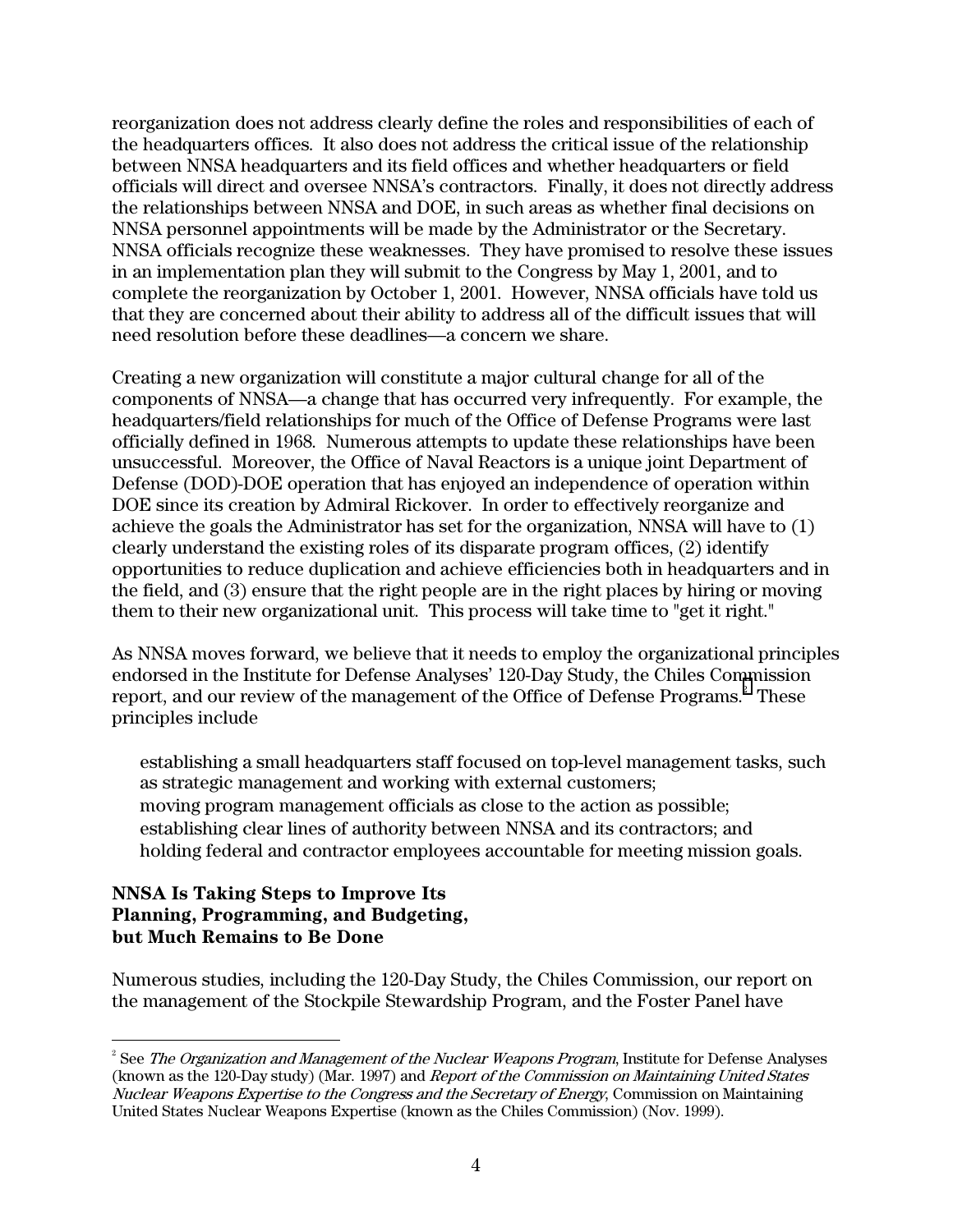identified problems in DOE's planning, programming, and budgeting. $^{\mathrm{3}}$  These problems have included the lack of a unified planning and programming process, the absence of integrated long-range program plans, and plans that were not fully linked to budgets and management controls. Without sound planning, programming, and budgeting, it has been difficult for officials to ensure that decisions with resource implications are weighed against one other in a complete and consistent fashion.

Title 32 mandates the use of sound planning, programming, budgeting, and financial activities. However, in its original implementation plan for NNSA, DOE said that existing DOE planning, programming, and budgeting processes would fulfill Title 32 requirements. Needless to say, given the history of management problems at DOE, we, as well as others, did not believe this response was adequate. To his credit, neither did the Administrator. He made a commitment to prepare a multiyear budget and program plan, as required by Title 32, by establishing a programming, planning, and budgeting system—generally referred to as PPBS—similar to the system used by DOD for 40 years. While the use of PPBS has not been without problems in DOD, it is generally recognized as a system that, when properly led and staffed, is capable of making cost-effectiveness comparisons and of developing the detailed program and budget plans called for in Title 32. In DOD, PPBS has served generally to increase the visibility of the budget process, provide a "roadmap" for future priorities, and facilitate congressional oversight. The Administrator set a goal of having NNSA's PPBS fully established by the fiscal year 2003 budget cycle.

While NNSA has made progress over the past several months, key components of a fully operational PPBS have yet to be finalized or, in some cases, even initiated. Specifically, program elements—the building blocks of PPBS—are still in the "brainstorming" phase. The necessary guidance and documentation needed to describe and explain the PPBS to the NNSA staff have not been finalized. Decision and information systems, which are key components of a modern PPBS, will not even be discussed until the summer. Moreover, these systems will have to interface with existing DOE financial and budget systems. Few PPBS-trained personnel are available to staff the central NNSA PPBS office, although NNSA estimated that it might need as many as 15 analysts. While NNSA advertised for a senior person to head its PPBS office earlier in the year, it did not attract any qualified candidates and NNSA will probably have to re-advertise the position. Finally, NNSA will have to take action to make sure that its PPBS helps satisfy the requirements for performance measures called for in Title 32 and in the Government Performance and Results Act.

PPBS offers the potential to help bring NNSA into compliance with some aspects of Title 32. Nevertheless, the fiscal year 2003 budget cycle is just around the corner and, given the enormous amount of work that will need to be completed before NNSA has even a minimally functional PPBS, it seems likely that NNSA's fiscal year 2003 budget, as well as the fiscal year 2003-08 Future Years Nuclear Security Program plan, will not be able to make full use of PPBS. Some NNSA officials have conceded that, without the use of

 $3$  FY 1999 Report of the Panel to Assess the Reliability, Safety, and Security of the United States Nuclear Stockpile, Foster Panel (Nov. 1999).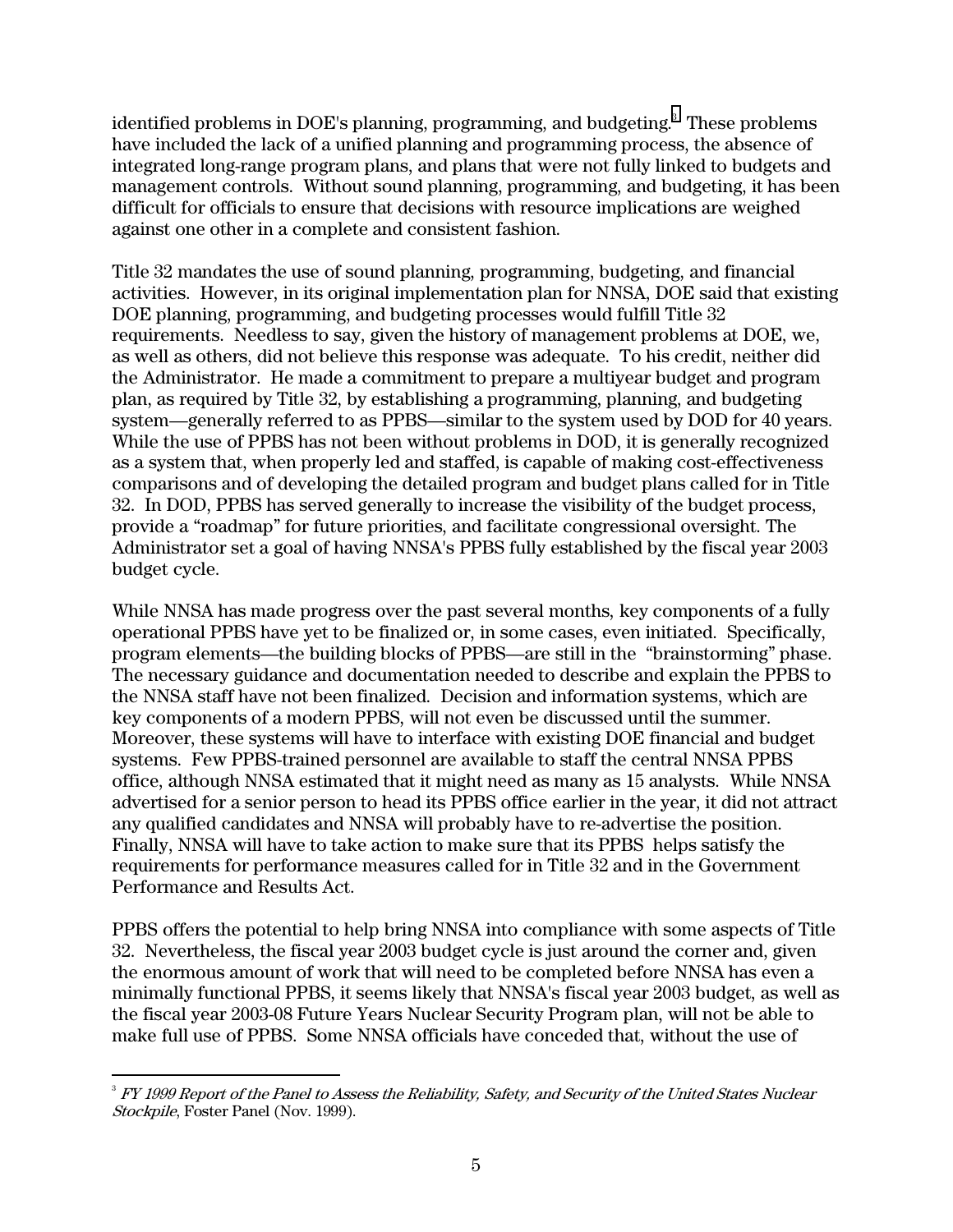PPBS tools, the value of the current Future Years Nuclear Security Program plan, now with the Office of Management and Budget for review, may be limited.

## **NNSA Is Developing Plans to Use the Personnel Authority Granted Under Title 32**

Retaining and recruiting the highly skilled scientific and technical personnel needed to make our government run efficiently and effectively challenges virtually every federal department and agency. DOE, and in particular the Office of Defense Programs, has had difficulty meeting this challenge because of downsizing and program instability over the past decade. We and others have concluded that the lack of technically competent DOE personnel has contributed to weak contract management and to poorly managed projects that are often late or over budget.

In response to this situation, Title 32 provided NNSA with hiring and salary flexibility under Excepted Service rules for 300 positions for scientific, engineering, and technical staff. To date, NNSA has not used this personnel authority. While NNSA has hired only a small number of staff (less than 20), it has done so under pre-existing DOE authorities for General Schedule, Excepted Service, and Senior Executive Service personnel. NNSA also continues to utilize personnel services provided by DOE's Human Resources office, and senior NNSA hires must be approved by DOE's Executive Resources Board, which is chaired by the Secretary of Energy. While this arrangement has been satisfactory at present, NNSA officials are concerned that the DOE system will probably not be capable, flexible, or timely enough to handle NNSA's hiring needs in the future.

NNSA has drafted a proposal that will allow it to use the personnel authority established under Title 32. This proposal includes features such as pay-for-performance criteria and pay banding for the 300 positions specified by the law. In contrast, the rest of NNSA's approximately 1700 federal employees would remain in the standard federal General Schedule system, except for those in the Senior Executive Service. It also requests that the Secretary of Energy delegate the authority to NNSA for its own Executive Resources Board, which would allow the NNSA Administrator to select his own senior-level staff. In addition, NNSA's proposed headquarters reorganization includes a human resource office as part of the Management and Administration organization.

NNSA faces a number of challenges in implementing its personnel proposal. For example, DOE's analysis shows that as many as 800 NNSA positions may qualify for the type of scientific, technical, or engineering personnel specified in the law, but Title 32 provides for only 300 positions. As a result, if only some NNSA positions are converted to Excepted Service, with its pay-banding, pay-for-performance, and bonus provisions, NNSA federal employees doing the same work could receive significantly different levels of compensation. This could be especially troublesome for the Office of Naval Reactors, which is currently staffed from three sources—NNSA civilian employees, Navy civilian employees, and Navy military employees. NNSA officials are cognizant of these problems, and believe that eventually NNSA may need to move to the model used by organizations like the Nuclear Regulatory Commission, which is almost all Excepted Service, to fully address these issues. Also, according to NNSA officials, the use of